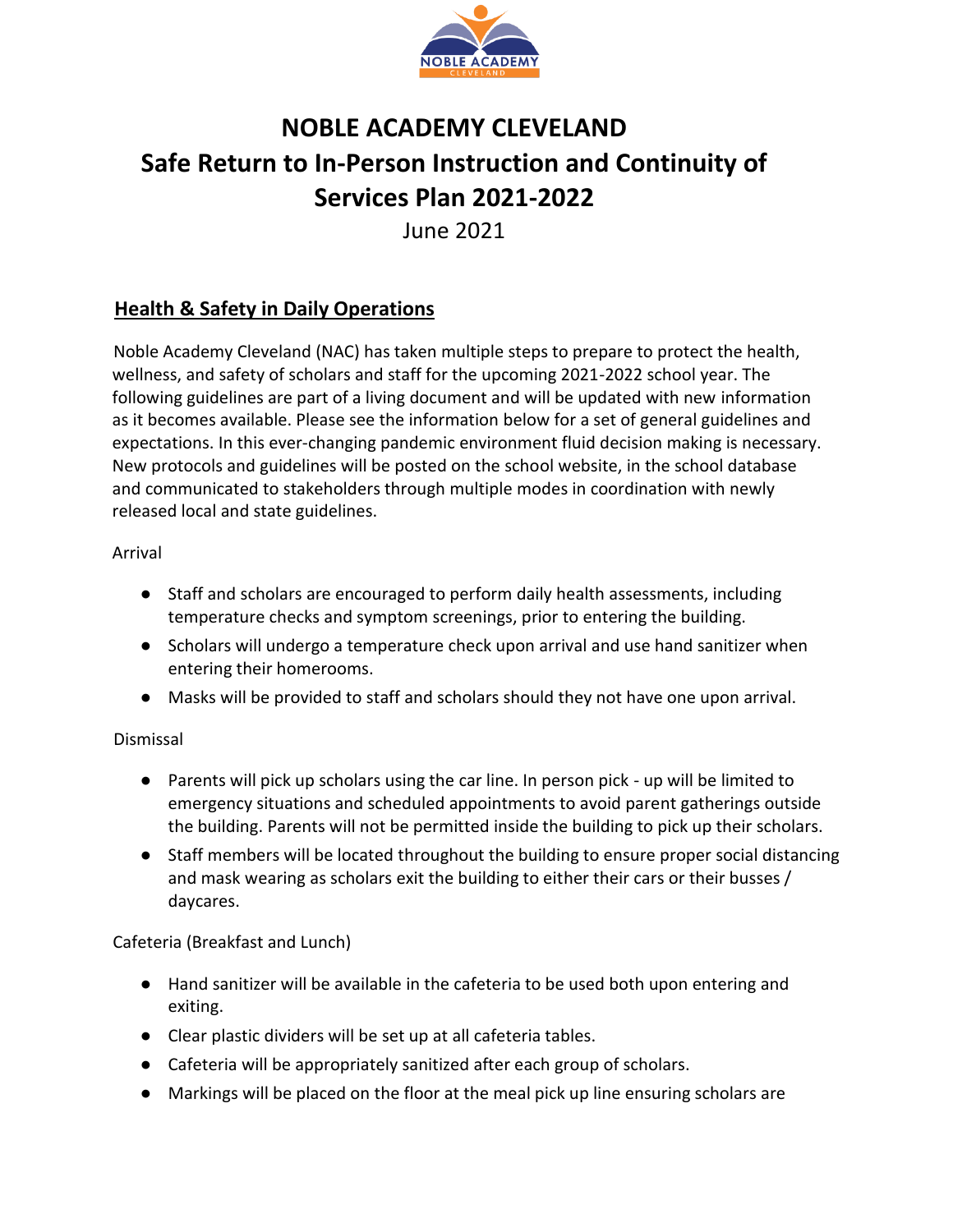

socially distanced while picking up their food.

#### Classrooms

- Hand sanitizer will be available in all classrooms, as well as disinfectant wipes / spray.
- Scholars will be provided a storage box for personal school supplies to eliminate the need for sharing. Scholars will bring their assigned Chromebook to school every day.
- Water bottles will be provided as our drinking fountains have been replaced with touchless water filling stations.
- Desks will be spaced 3 6 ft apart, as required by state and local authorities.
- Scholars will be reminded daily of safety procedures such as maintaining proper distance, mask wearing, and appropriate hygiene / COVID practices.
- Staff will monitor scholars for illness prior to starting class and refer scholars to nurse as needed.
- Teachers and staff will clean/disinfect at appropriate times.

#### Visitors

- Non-essential visitors will be limited.
- Proper face coverings and social distancing procedures may be required.

### Playground / Gymnasium

- Social distancing is expected while on the playground / in gym.
- Handwashing/sanitizer will be available upon re-entry to the building.
- Frequently used playground / gym equipment will be cleaned routinely.

#### Cleaning / Hygiene

- The school cleaning crew will target cleaning and disinfection of frequently touched surfaces, such as counters, doorknobs, stair rails, tabletops, bathroom fixtures, toilets, water refill fountains, and any other surfaces that are visibly necessary throughout the school day and after.
- Staff will clean and sanitize rooms throughout the day; cleaning crew will clean and sanitize classrooms at the end of each school day.
- Twice a week the cleaning crew will sanitize all rooms using a CDC approved mist formula.
- Windows will be left open as often as possible for air circulation and ventilation.
- HVAC systems will run every evening to circulate air.
- Air purifiers have been added to basement classrooms; two jumbo air purifiers and circulators have been added to better ventilate the cafeteria.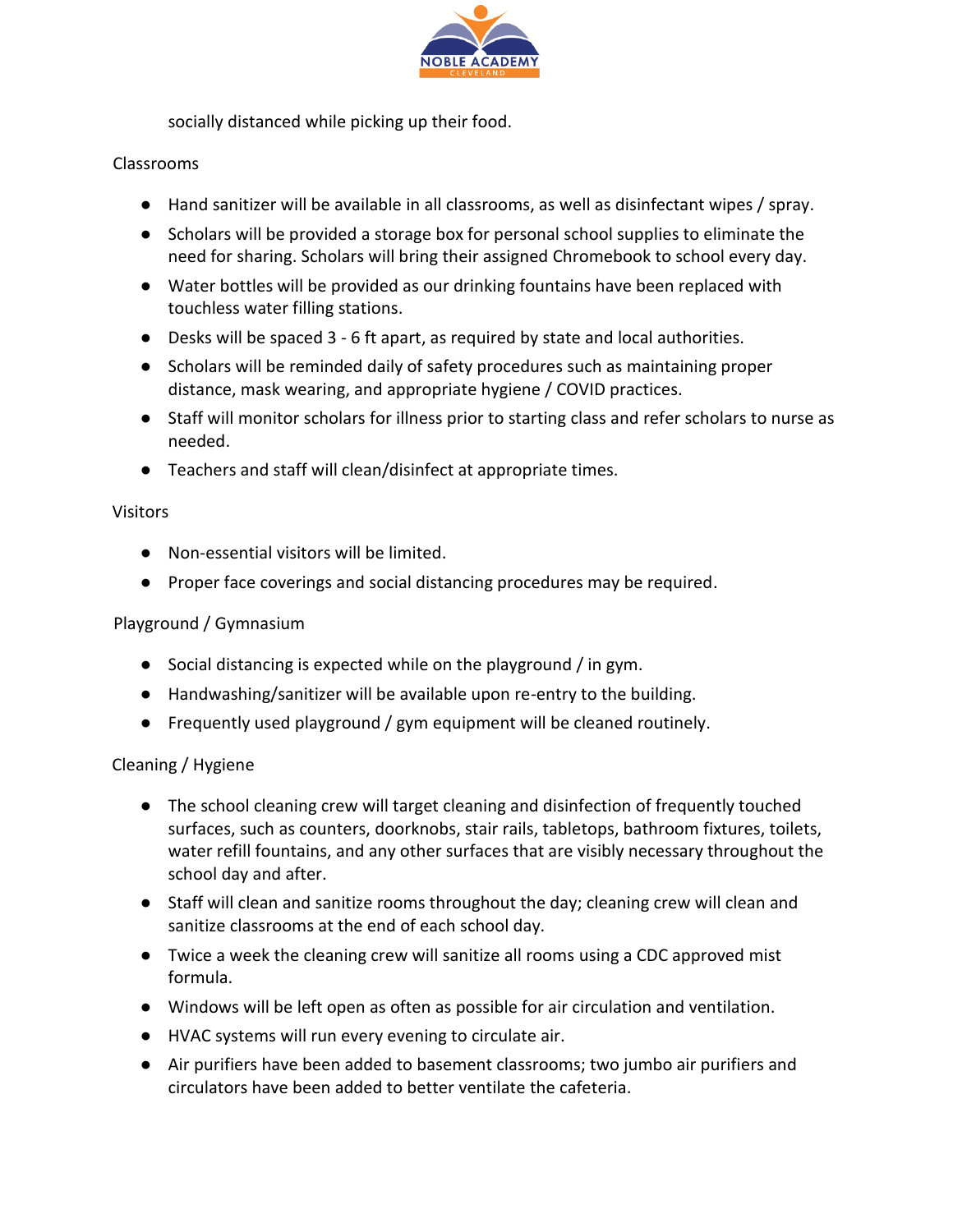

● New, updated HVAC systems will be installed for the 2021 - 2022 school year in older sections of the building.

#### Health Services

- School personnel will provide COVID safety training/materials to faculty and staff via Safe Schools.
- School personnel will provide education to staff and scholars regarding health and safety protocols as they relate to prevention of communicable disease.
- Scholars or staff demonstrating symptoms will be referred to the school nurse. Prior to returning to school, the school nurse will be consulted and / or documentation from the health care provider will be provided.
- Scholars and/or staff exhibiting COVID symptoms will be sent to the Health Safety Room for further assessment.
- Scholars/staff who are symptomatic will be quarantined in the Health Safety room until they are picked up by a parent or leave the building.

#### PPE

- As recommended by the Cuyahoga County Health Department, face masks will be used by all building occupants.
- The school nurse and all school personnel will have access to full body PPE as needed.
- Masks for scholars and adults will be provided by the school as needed.

#### Other General Items

- Additional guidance will be forthcoming as public health data, safety precautions, and guidance evolves.
- Field Trips will be considered on a case-by-case basis according to the current health guidelines.
- All Noble Academy staff were provided the opportunity to be vaccinated during Phase 1 by the school. Vaccination information will continue to be shared with all stakeholders as it becomes available.
- The school nurse reports all known positive COVID19 cases to the Cuyahoga Health Department as directed. All Health Department instructions and recommendations are carefully followed.

#### **Academic Programming**

Noble Academy Cleveland plans to return to a status of "fully open" with a full day schedule in August of 2021. If NAC has to close due to a COVID-19 outbreak (as defined by the CDC or local health department), NAC has a plan in place to engage all scholars via Virtual and/or Hybrid instruction. All NAC scholars receive a Chromebook for learning and hotspots/wireless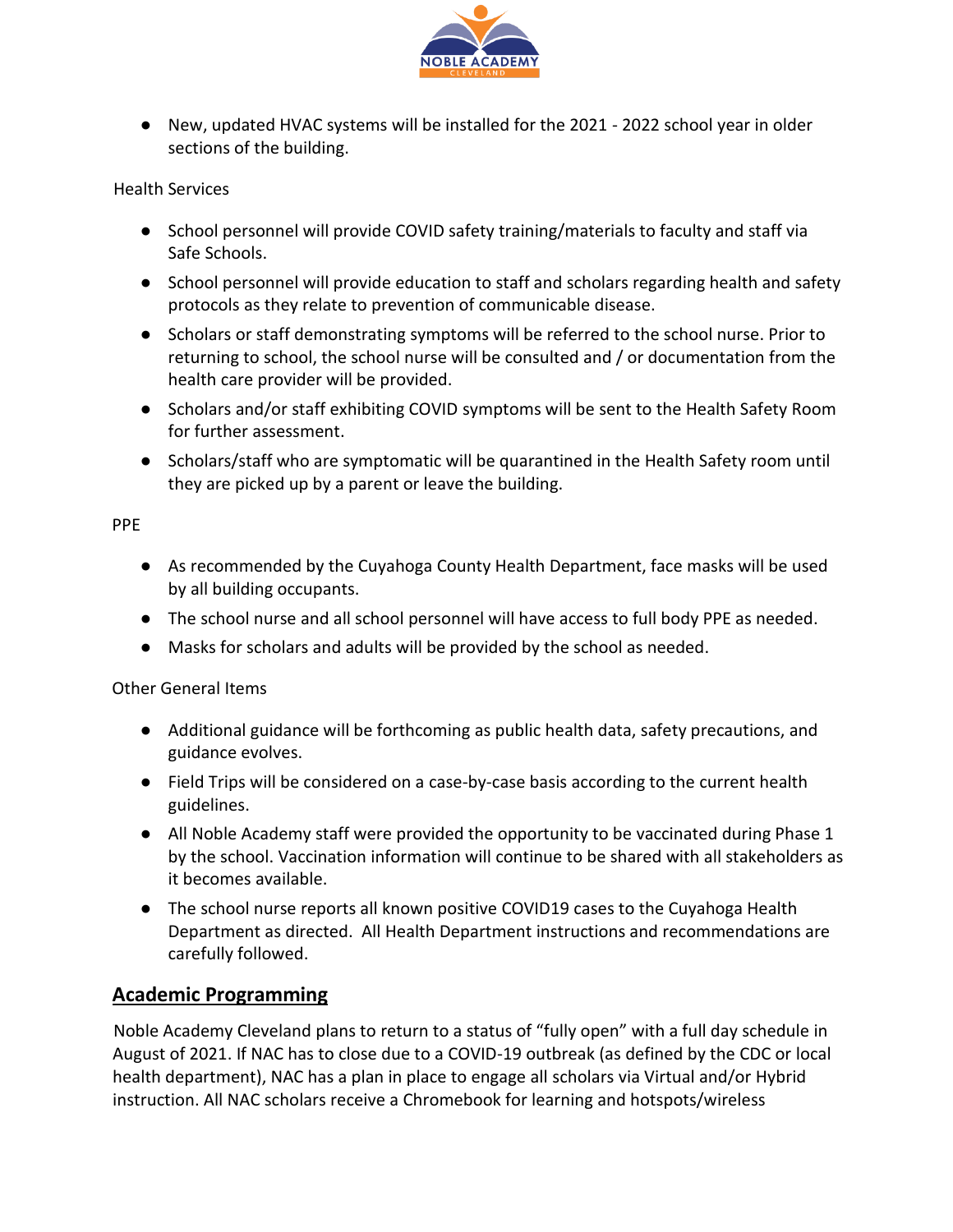

connectivity are provided as needed. Progress and attendance will be monitored by the classroom teacher and the truancy team.

Teachers will maintain communication with scholars and parents through Google Classroom, ConceptSIS, Gmail, and/or Seesaw, email, social media, Zoom, phone calls, home visits and any other communication available.

To address scholars' academic needs Noble Academy Cleveland has increased the use of robust, proven formative assessment tools. These research-based, vendor-developed tools will provide teachers an unbiased accounting of their scholars' skills level and academic progress enabling them to create truly tailored instruction that meets scholars' needs and encourages continued growth in areas of demonstrated strength. In addition, essential data from curriculum-based assessments, classroom activities and teacher observation will be used to plan strategically for classroom instruction.

**Accelerated Reader and the STAR Assessment Suite** Key to the recovery of our scholars will be consistent, easily accessible data. For this reason, throughout the summer and into the upcoming school year, Noble Academy Cleveland will continue to utilize the wide range of assessment and progress monitoring tools provided through Accelerated Reader and the STAR Assessment suite. This suite offers testing in all grades serviced by the school (Kindergarten through 8) as well as simple administration and user-friendly reporting. All teachers will be provided with time in their schedules to engage in data-rich conversations in teacher-based teams, with scholars and with families.

Scholars will complete the STAR assessment approximately every six weeks; three to four weeks for scholars performing in the lowest percentiles. Standards based progress monitoring and assessments follow classroom instruction.

**Moby Max as a Gap-filling Tool** Noble Academy has purchased Moby Max as a summer extended learning program and will continue to use Moby Max for the following school years. This supplemental resource will ensure that below grade level skills are accurately pinpointed to effectively close learning gaps. In all core content areas Moby Max offers every scholar interactive lessons, activities, games, and individual and class celebrations. Summer learning will provide an extended remediation and enrichment opportunity. To ensure the maximization of limited instruction time, administration will work directly with teaching staff to: select standards on which scholars will be instructed, create an instructional calendar, develop an assessment plan, and track scholar progress throughout the completion of this program.

**Textbook Vendor Assessments** Under the guidance of administration, teachers will utilize textbook vendor assessments with fidelity as a means of monitoring scholar understanding of the Ohio State Standards and curriculum material. These research-based, professionally written assessments provide the unbiased account of scholar mastery.

**Additional Strategic Intervention Support** Reading and Math classes will include daily small group intervention time, as well as monitored individual practice through Moby Max, and other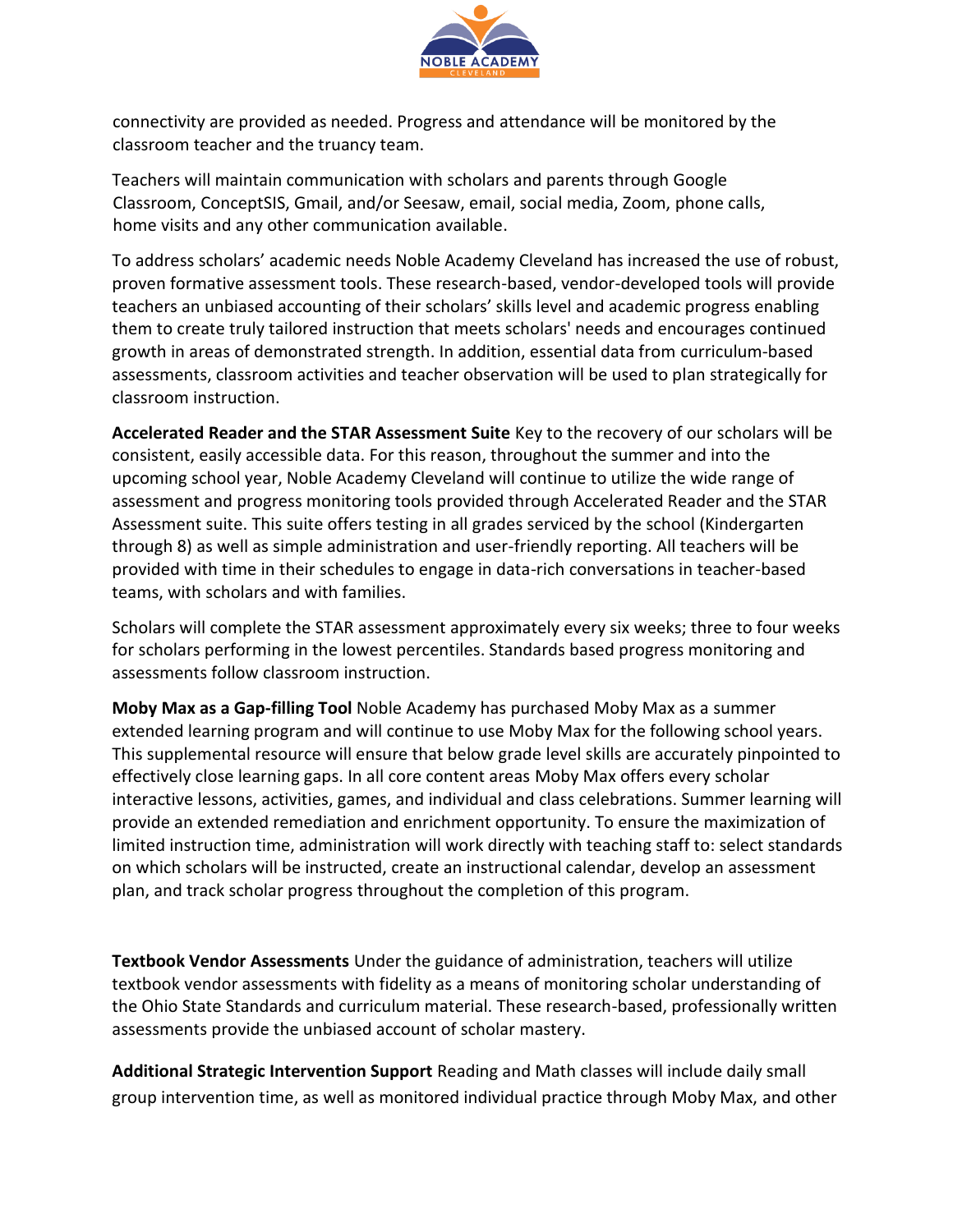

supplemental on-line resources such as XtraMath, Phonics in Motion and curriculum below and above grade level resources. In addition, teachers will offer free after-school tutoring, as well as virtual support for academic needs.

## **Standards Mastery Teacher Guidance Program and other professional development**

Administration and teachers will continue the work started in the summer of 2019 to enhance and expand the existing standards mastery teacher guidance program. Teachers will work with administrative support, and in teacher-based teams, to prioritize and map their content standards. The school will provide at least 10 days of professional development during the 2021-2022 school year and 10 days of professional development during the 2022-20232 school year. Professional development will target curriculum resources, use of technology and social emotional support.

## **Wellness and Social Emotional Support**

**Noble Academy is a Leader in Me School** The school will continue to invest in The Leader in Me Program. For the 2021-22 and 2022-23 school years, one teacher provides social emotional learning classes through the Leader in Me curriculum for grades K-5. Noble Academy's status as a Leader in Me school will make SEL support and tools more accessible for scholars, teachers, and families. Scholars will continue to receive trauma support from the staff and explore leadership roles as they grow in the 7 Habits to develop their academic, social emotional needs.

**Counseling Services & Support Services** The school partners with Bellefaire JCB to provide free mental health services to qualifying scholars. Individual, consultative and/or group sessions are available to scholars and their families. Beginning the 2021-2022 school year, Noble Academy will employ a part-time school counselor who can accommodate scholars that may not qualify for Bellefaire services.

In response to the increased wellness needs emphasized by the pandemic, Noble Academy created a Mentee Me Program. Noble Academy staff members mentored a small group of scholars with specific needs. Through regular communication beyond typical school conventions, mentors provide social emotional, academic, and physical needs support to scholars and their families.

In partnership with Innovative Food service (IFS), a nutritional breakfast and lunch is provided for all scholars. Beginning in the 2021-2022 school year, the school will provide a daily snack as well.

To expand breakfast and lunch participation and encourage the selection of nutritionally sound found options, Noble Academy Cleveland has recently partnered with No Child Hungry. The